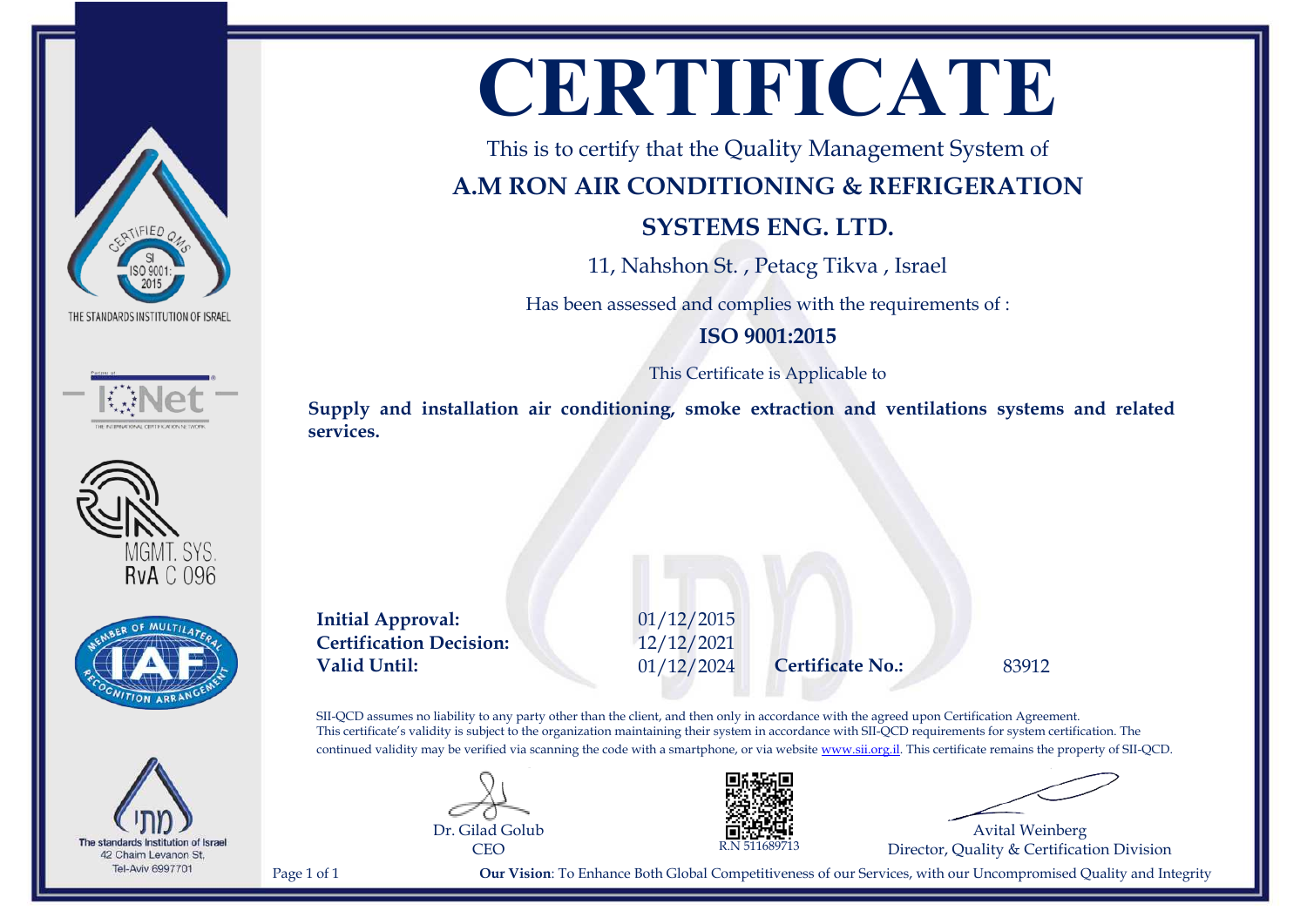

'







תעודה

וזאת לתעודה כי מערכת ניהול האיכות של

# א.מ. רון הנדסת מערכות מיזוג אויר וקירור בע"מ

נחשון 11 , פתח תקוה , ישראל

נבחנה ונסקרה ע"י מכון התקנים הישראלי-אגף איכות והסמכה ונמצאה מתאימה לדרישות התקן:

**ת"י 9001:2015 ISO**

האישור תקף ל:

**אספקה והתקנת מערכות מיזוג אוויר, פינוי עשן ואוורור ומערכות נלוות.**

אישור ראשוני: 01/12/2015 מועד אישור מקצועי: 12/12/2021 בתוקף עד: 01/12/2024 מס' אישור: 83912

תוקף התעודה כפוף לכך שהארגון ימשיך לנהוג בהתאם לדרישות המכון להתעדה. מת"י אינו מקבל על עצמו אחריות כלפי צד כלשהו, למעט הלקוח בעל תעודה זו, הכל בהתאם לאמור בהסכם ההתעדה. התעודה היא רכוש מת"י-אגף איכות והסמכה. לברור תקפות – סרוק באמצעות טלפון חכם את הברקוד, או באמצעות האתר [il.org.sii.www](http://www.sii.org.il)

ד"ר גלעד גולוב

מנכ״ל





ראש אגף איכות והסמכה

עמוד 1 מתוך 1